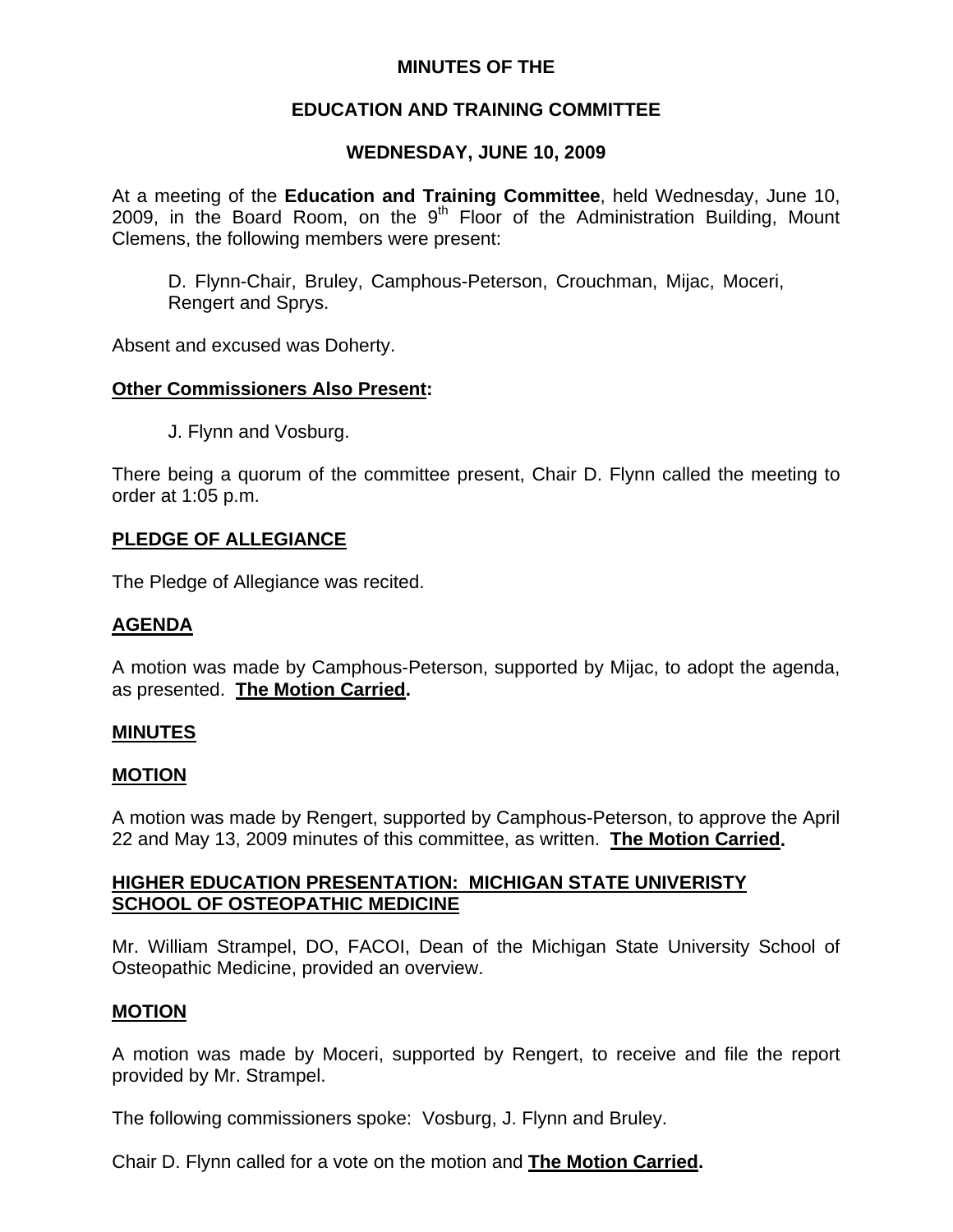## **MICHIGAN WORKS EXECUTIVE DIRECTOR'S REPORT/JOHN BIERBUSSE**

Mr. Bierbusse overviewed the information he distributed: unemployment statistics, employment services registrations and meetings held at the UAW-Chrysler Technology Training Center in Warren regarding a Regional Economic Impact National Emergency Grant.

### **MOTION**

A motion was made by Camphous-Peterson, supported by Moceri, to receive and file the report provided by Mr. Bierbusse.

The following commissioner spoke: Bruley.

Chair D. Flynn called for a vote on the motion and **The Motion Carried.** 

#### **REPORT ON MACOMB COUNTY REFERENCE & RESEARCH CENTER/ SANDY CASAMER**

Mr. Bill Luft, who was present on behalf of Ms. Casamer, said he did not have anything to report.

### **APPROVE AMENDED PROCEDURES FOR TRANSITION OF MACOMB COUNTY REFERENCE AND RESEARCH CENTER RE: DISBURSEMENTS**

#### **COMMITTEE RECOMMENDATION – MOTION**

A MOTION WAS MADE BY CAMPHOUS-PETERSON, SUPPORTED BY SPRYS, TO RECOMMEND THAT THE BOARD OF COMMISSIONERS APPROVE THE AMENDED PROCEDURES FOR TRANSITION OF MACOMB COUNTY REFERENCE AND RESEARCH CENTER REGARDING DISBURSEMENTS AS OUTLINED. **THE MOTION CARRIED.** 

Chair D. Flynn stated that this recommendation will be forwarded to the special Full Board meeting on June 15.

### **AUTHORIZE MSU EXTENSION TO ACCEPT GRANT FROM UNITED WAY OF SOUTHEAST MICHIGAN TO PROVIDE FINANCIAL MANAGEMENT AND HOUSING EDUCATION**

## **COMMITTEE RECOMMENDATION – MOTION**

A MOTION WAS MADE BY RENGERT, SUPPORTED BY CAMPHOUS-PETERSON, TO RECOMMEND THAT THE BOARD OF COMMISSIONERS AUTHORIZE MSU EXTENSION TO ACCEPT A GRANT WITH THE UNITED WAY OF SOUTHEAST MICHIGAN FOR \$67,500 TO EXPAND AND PROVIDE FINANCIAL MANAGEMENT AND HOUSING EDUCATION TO MACOMB COUNTY FAMILIES FROM JULY 1, 2009